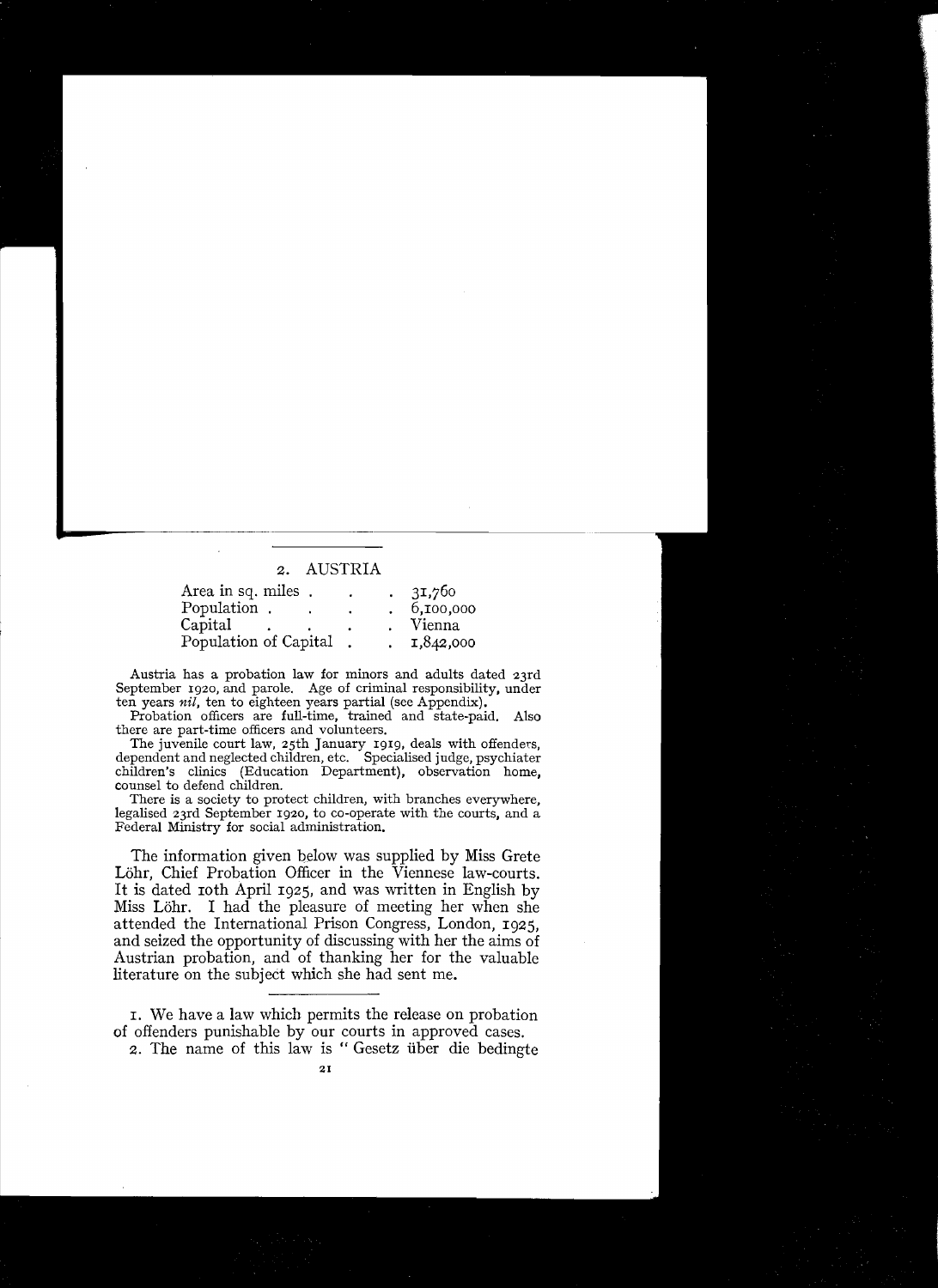Verurteilung" (Law regarding release on probation). Date, 23rd September 1920.

 $3, 4, 5$  and  $13$ . The law is applicable to minors and adults of every age. The" Jugendgerichtschilfe " (Juvenile Court Care Work) has been introduced into the whole of Austria. In country districts probation is carried on by the agents of the "Landesjugendamt" (Local Welfare Office). These agents are generally women care workers. In Vienna agents are generally women care workers. the Juvenile Court Care Work has been carried on for fourteen years. It started at a time when the legal regulations were still at a very primitive stage and only required a special treatment of juveniles. The Vienna Juvenile Court Care Work, together with the leading judges, prepared the ground for the "law for setting up juvenile courts," which was passed 25th January 1919. The Vienna Juvenile Court Work is an association of workers whose centre is known as " Geschäftsstelle der Jugendgerichtschilfe." This is incorporated with the juvenile court, and is a so-called " semi-official" bureau. It is responsible to the juvenile court for the entire carrying out of visits of investigation and of probation work. Eighteen workers are employed in this bureau, both in and out of doors, under the supervision of the Chief Probation Officer, whose signature is attached to this letter. The most important and complicated visits are paid by the agents of the Geschäftsstelle. This latter provides the connecting-link between the court and the incorporated associations.

Almost all the Care and Welfare Associations of any note are incorporated in the Vienna Juvenile Court Care Work. These associations put the most capable of their welfare workers at the disposal of the Juvenile Court Care Work; besides this, about IOO-I50 individual workers are incorporated.

I must add that our juvenile court not only intervenes in the case of youthful offenders, but acts also as a " guardian court" in the case of forsaken, jeopardised, ill-used and neglected children. It also has to make decisions as to the children of divorced marriages who are jeopardised in their development by the quarrels of their parents.

This wide scope of the juvenile court necessitates a widespread organisation of the care work belonging to it.

*5.*  (a) The probation officers are all trained for their work, both theoretically and practically.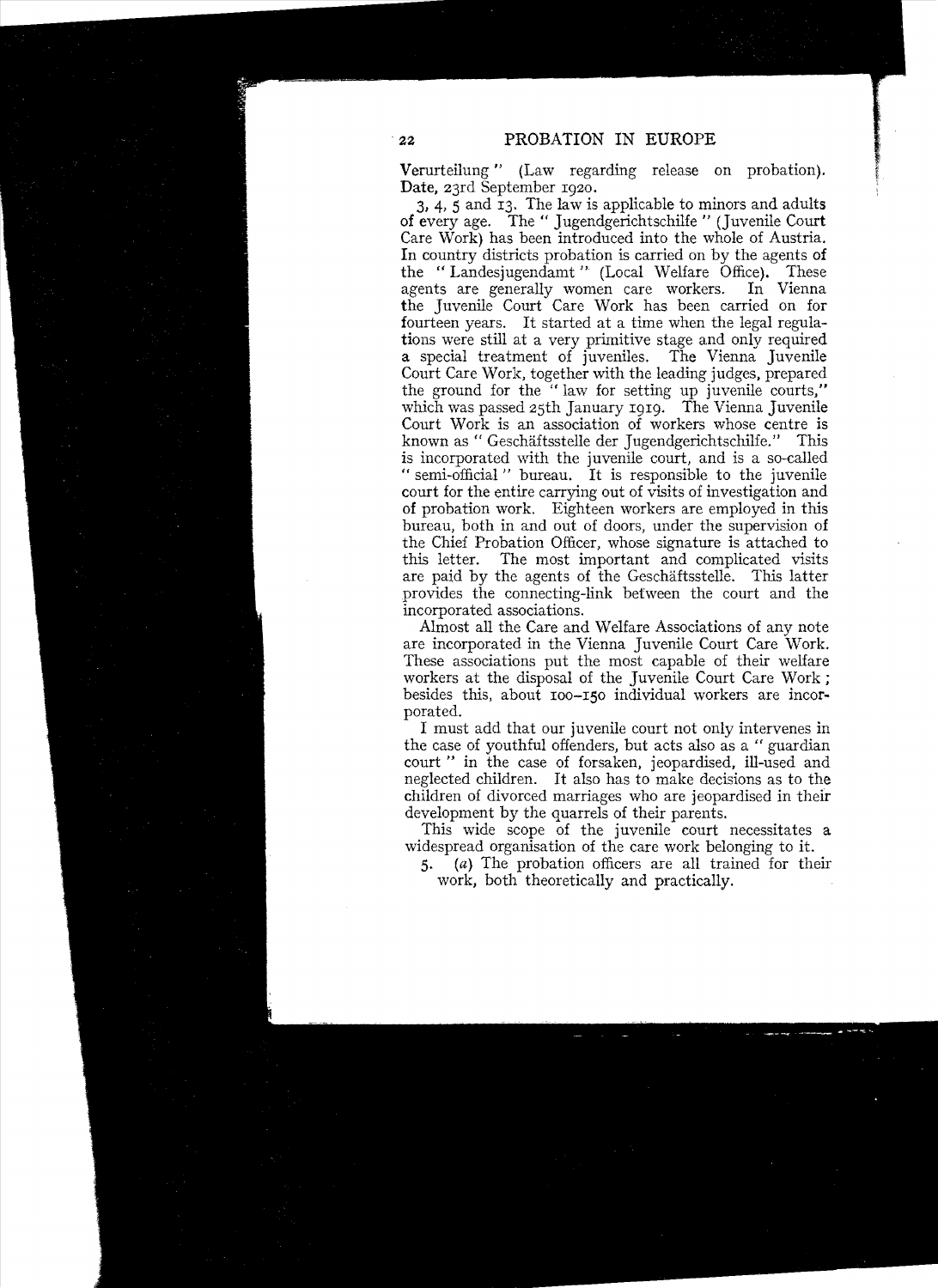## AUSTRIA

(b) The salaries are fixed by order of the National Council (Parliament), paid by the State and administered by the Federal Ministry for Social Administration.

(c) The municipality or other local authorities have in every case the supervision of all children bom out of wedlock.

 $(d)$  The salaries of probation officers are paid by voluntary societies in cases where the associations provide their own workers.

 $(f)$  We have a large number of voluntary workers.

6. Those offenders or jeopardised children who show any special peculiarities are examined by the Psychiater for juveniles. At the trials in criminal cases (not ordinary offences), the Jugend Psychiater is always present.

7. These Jugend Psychiaters are attached to the court. The children's clinic is attached to the Education Authority.

8. The examination of offenders takes place before or after the trial, according to the individuality of the case.

9. The scheme of intelligence tests used is that of O. Binet, Bobertag, and the modification according to Lazar-Tremel.

Io. We have an observation department—

r. At the children's clinic.

2. Schutzheim (Home of Protection) for jeopardised male juveniles, run by Pater Kehrein, and

3. The Luisenheim for jeopardised girls.

Ir. There are courses for the training of probation officers.

The care workers receive a general training-

r. In the Municipal Academy.

2. The special courses for welfare work (Arlt-Schule).

3. Socia! Women's School (Soziale Frauenschule).

In addition the Vienna Juvenile Court Care Work arranges from time to time special courses for probation officers.

12. The judge refers offenders for examination on the recommendation of the probation officer or on his own initiative.

The number of fuIl-time paid probation officers is unfortunately unknown to me.

 $(Signed)$  GRETE LÖHR,

*Chief Probation Officer at the Vienna Juvenile Court.*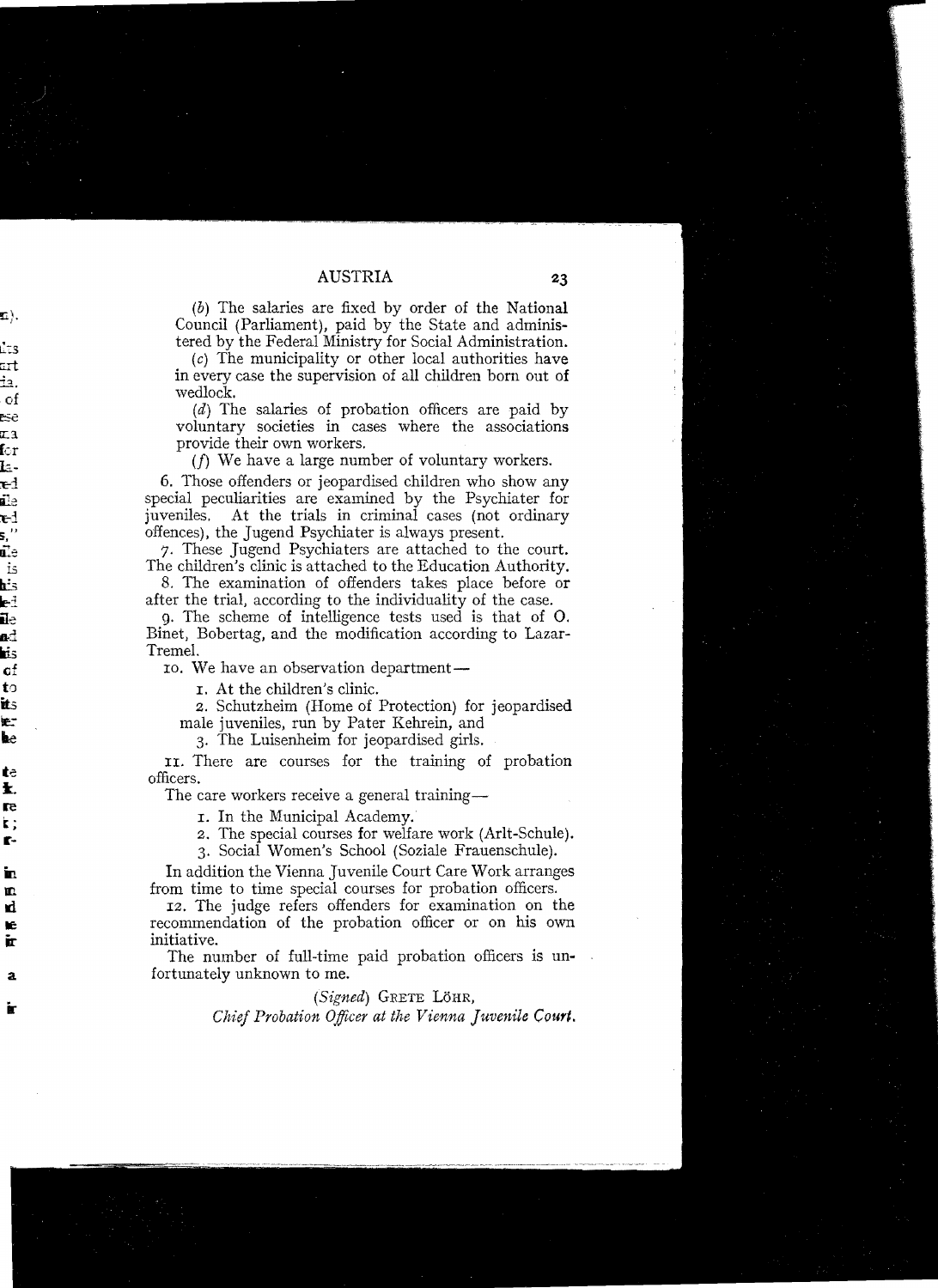## SUPPLEMENTARY INFORMATION

I. Dr. Victor Suchanek in the B.I.P.E., 28th February 1925 and 30th April 1925, tells us:

There were three degrees in the ages at which offenders may be punished *(responsabilité pénale ou capacité du délit)* prior to the laws of 1919-20.

- I. Children under ten years of age were absolutely free from legal proceedings. If they broke the law, they were confided to parental discipline completely without any supervision by the judicial authority.
- 2. Children of over ten years and up to fourteen years of age:<br>(a) If under the law the offence committed was designated a "crime," the offender was punishable, but only for "an infraction of the law committed by a minor," for which there were special penalties not so severe as those for adults. *(b)* If the offence was less serious, *délit ou infraction,* carrying in adult cases 1ess severe penalties than those for "crimes," the minor was free from prosecution.
- 3. Above fourteen years of age, offenders under the 1aw might be punished to the same extent as adults. However, for many years the tendency had been to adopt fourteen as the age of criminal responsibility.

The new law, 1919-20, establishes complete penal irresponsibility of minors of less than fourteen years completed, and a limited responsibility for the ages from fourteen up to eighteen years.

Until recently in Austria and in the greater number of European States, no distinction was made between child offenders and adult offenders from the penal point of view. This changed only with the movement inaugurated in America at the end of the last century, and later in England, whence it passed to Germany and Austria. The predominant principle was that it was necessary to apply penal measures in the case of adult offenders and *educational* measures in the case of the young. This reform found expression in Austria in the law 25th January 1919, conceming the organisation of juvenile courts, and in the regulations 25th September 1920. By virtue of these the following juvenile courts (A and B) function in Austria:

A. Children's courts in Vienna and in every district children's court outside Vienna over which a children's judge presides. These are not only tribunals for the protection of children, but also for their correction.

These courts make decisions

 $(a)$  in penal affairs concerning children;

(b) conceming " infractions " committed by adolescents who have not completed eighteen years of age ;

 $(c)$  concerning adults who have committed infractions against those who have not completed eighteen years of age, e.g. cruelty, employing them in begging, etc.

The Vienna juvenile court employs a simplified procedure in cases of delinquent minors.

B. The district or regional courts which function

(a) as courts for jury trials involving the most serious offences.